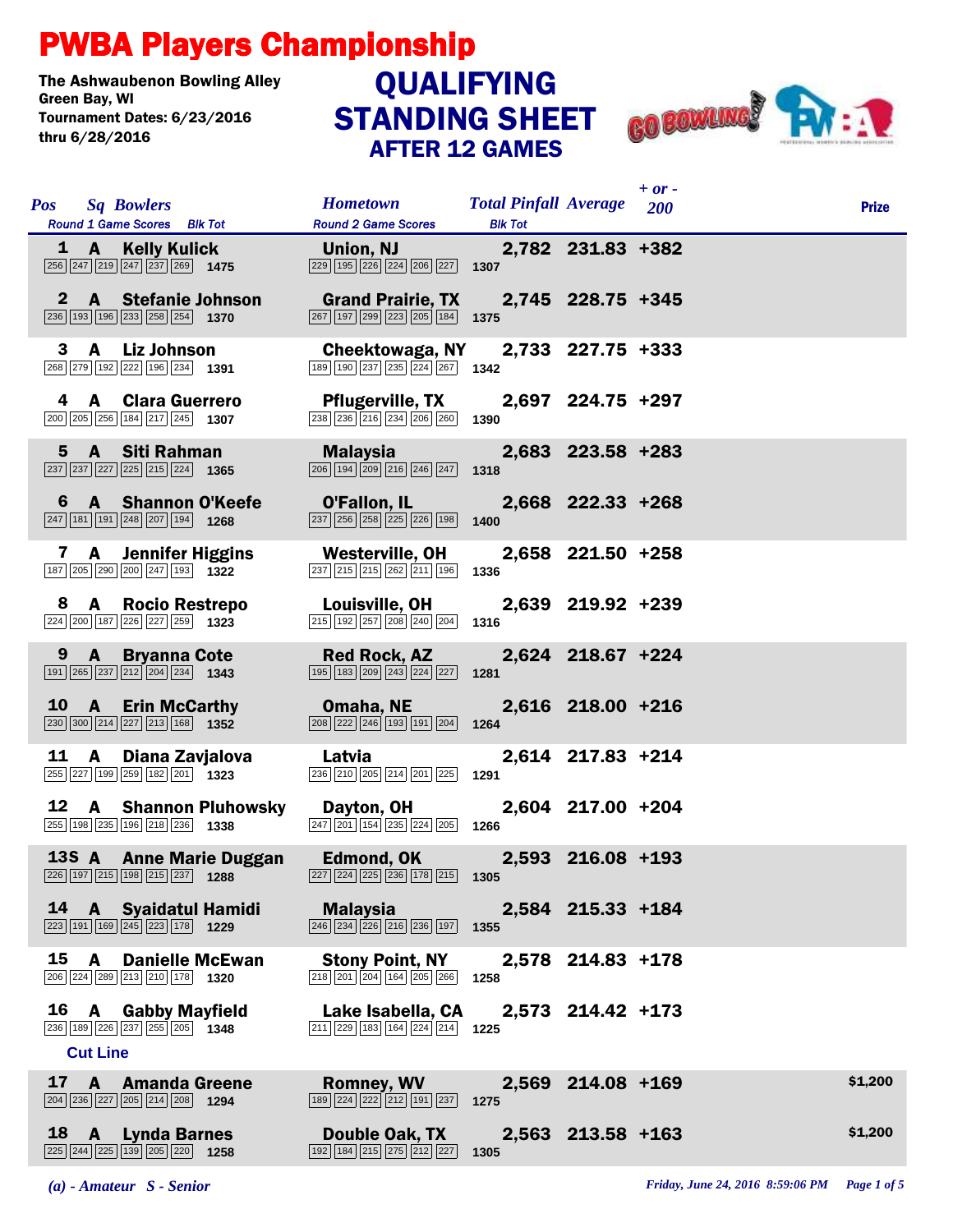| <b>Pos</b> |                | <b>Sq Bowlers</b><br>Round 1 Game Scores Blk Tot                                                                       | <b>Hometown</b><br><b>Round 2 Game Scores</b>                                                                   | <b>Total Pinfall Average</b><br><b>Blk Tot</b> |                   | $+ or -$<br>200 | <b>Prize</b> |
|------------|----------------|------------------------------------------------------------------------------------------------------------------------|-----------------------------------------------------------------------------------------------------------------|------------------------------------------------|-------------------|-----------------|--------------|
|            |                | <b>A</b> Sabrena Divis<br>239 234 193 221 215 172 1274                                                                 | Gillette, WY<br>213 236 174 267 246 153                                                                         | 1289                                           | 2,563 213.58 +163 |                 | \$1,200      |
| 20         |                | <b>A</b> Lindsay Boomershine<br>$\boxed{222}\boxed{170}\boxed{245}\boxed{221}\boxed{207}\boxed{203}$ 1268              | Perry, UT<br>185 216 200 278 215 197                                                                            | 1291                                           | 2,559 213.25 +159 |                 | \$1,200      |
| 21         | $\mathbf{A}$   | <b>Kayla Stram</b><br>$\boxed{212}\boxed{229}\boxed{216}\boxed{205}\boxed{221}\boxed{171}$ 1254                        | Minnetonka, MN<br>181 171 233 257 215 246                                                                       | 1303                                           | 2,557 213.08 +157 |                 | \$1,200      |
| 22         | $\mathbf{A}$   | Kayla Bandy<br>$\boxed{177}$ $\boxed{234}$ $\boxed{211}$ $\boxed{248}$ $\boxed{175}$ $\boxed{185}$ <b>1230</b>         | <b>Salisbury, MD</b><br>$\boxed{224}\boxed{203}\boxed{223}\boxed{256}\boxed{223}\boxed{191}$                    | 1320                                           | 2,550 212.50 +150 |                 | \$1,200      |
| 23         | A              | Natasha Roslan<br>220 237 201 182 224 217 1281                                                                         | Malaysia<br>$\boxed{205}$ $\boxed{226}$ $\boxed{226}$ $\boxed{201}$ $\boxed{215}$ $\boxed{187}$                 | 1260                                           | 2,541 211.75 +141 |                 | \$1,200      |
| 24         | A              | <b>Jackie Carbonetto</b><br>222 190 192 174 231 184 193                                                                | <b>Blauvelt, NY</b><br>206 236 235 250 183 229                                                                  | 1339                                           | 2,532 211.00 +132 |                 | \$1,200      |
| 25         | $\mathbf{A}$   | <b>Leanne Hulsenberg</b><br>196 199 215 196 236 258 1300                                                               | <b>Pleasant View, UT</b><br>$\boxed{211}$ $\boxed{206}$ $\boxed{238}$ $\boxed{221}$ $\boxed{185}$ $\boxed{168}$ | 1229                                           | 2,529 210.75 +129 |                 | \$1,200      |
| 26         | <b>A</b>       | <b>Elysia Current</b><br>$\boxed{211}$ 193 $\boxed{214}$ $\boxed{212}$ 182 189 1201                                    | Ephrata, PA<br>$\boxed{206}$ $\boxed{239}$ $\boxed{207}$ $\boxed{246}$ $\boxed{233}$ $\boxed{192}$              | 1323                                           | 2,524 210.33 +124 |                 | \$1,200      |
| 27         | A              | <b>Karen Marcano</b><br>180 214 166 205 193 238 1196                                                                   | Venezuela<br>235 198 248 203 207 235                                                                            | 1326                                           | 2,522 210.17 +122 |                 | \$1,200      |
| 28         |                | A Maria Jose Rodriguez<br>195 238 202 238 201 259 1333                                                                 | <b>Austin, TX</b><br>179 209 238 168 184 203                                                                    | 1181                                           | 2,514 209.50 +114 |                 | \$1,200      |
| 29         | $\mathbf{A}$   | <b>Josie Earnest</b><br>183 253 248 176 236 182 1278                                                                   | <b>Nashville, TN</b><br>$\boxed{160}$ $\boxed{189}$ $\boxed{215}$ $\boxed{246}$ $\boxed{215}$ $\boxed{201}$     | 1226                                           | 2,504 208.67 +104 |                 | \$1,200      |
| 30         | A              | <b>Diandra Asbaty</b><br>$\boxed{204}$ 191 204 215 226 212 1252                                                        | Chicago, IL<br>$\boxed{227}$ $\boxed{223}$ $\boxed{205}$ $\boxed{201}$ $\boxed{192}$ $\boxed{201}$              | 1249                                           | 2,501 208.42 +101 |                 | \$1,200      |
| 31         |                | A Li Jane Sin<br>231 210 214 201 228 200 1284                                                                          | Malaysia<br>$\boxed{195}$ $\boxed{177}$ $\boxed{207}$ $\boxed{196}$ $\boxed{215}$ $\boxed{221}$ <b>1211</b>     |                                                | 2,495 207.92      | $+95$           | \$1,200      |
| 32         |                | <b>A</b> Stephanie Martins<br>159 208 215 237 184 224 1227                                                             | <b>Brazil</b><br>203 225 189 225 199 224                                                                        | 1265                                           | 2,492 207.67      | $+92$           | \$1,200      |
|            |                | <b>Cash Line</b><br>33 A April Ellis                                                                                   | Wichita, KS                                                                                                     |                                                | 2,487 207.25      | $+87$           |              |
|            |                | $\boxed{193}$ $\boxed{188}$ $\boxed{202}$ $\boxed{179}$ $\boxed{167}$ $\boxed{265}$ <b>1194</b>                        | 199 234 217 289 196 158                                                                                         | 1293                                           |                   |                 |              |
|            |                | 34 A Sharon Koh<br>$\boxed{213}\boxed{221}\boxed{202}\boxed{157}\boxed{196}\boxed{203}$ 1192                           | Malaysia<br>$\boxed{228}$ $\boxed{182}$ $\boxed{229}$ $\boxed{247}$ $\boxed{225}$ $\boxed{183}$                 | 1294                                           | 2,486 207.17      | $+86$           |              |
|            |                | 35S A Carolyn Dorin-Ballard<br>237 257 181 203 226 205 1309                                                            | Keller, TX<br>223 183 182 192 167 225                                                                           | 1172                                           | 2,481 206.75      | $+81$           |              |
|            |                | 36 A Sandra Gongora<br>$\boxed{211}$ $\boxed{238}$ $\boxed{214}$ $\boxed{255}$ $\boxed{204}$ $\boxed{192}$ <b>1314</b> | <b>Mexico</b><br>226 205 161 188 169 213                                                                        | 1162                                           | 2,476 206.33      | $+76$           |              |
| 37         | A              | <b>Summer Jasmin</b><br>170 205 202 171 200 256 1204                                                                   | <b>Beckley, WV</b><br>$\boxed{247}$ $\boxed{178}$ $\boxed{202}$ $\boxed{190}$ $\boxed{223}$ $\boxed{230}$       | 1270                                           | 2,474 206.17      | $+74$           |              |
| 38         | $\overline{A}$ | Liz Kuhlkin<br>166 194 241 202 179 200 1182                                                                            | <b>Schenectady, NY</b><br>$\boxed{201}\ \boxed{236}\ \boxed{237}\ \boxed{209}\ \boxed{221}\ \boxed{184}$        | 1288                                           | 2,470 205.83      | $+70$           |              |
| 39         |                | <b>A</b> Tannya Roumimper<br>198 172 204 208 225 237 1244                                                              | Indonesia<br>189 204 209 220 176 220                                                                            | 1218                                           | 2,462 205.17      | $+62$           |              |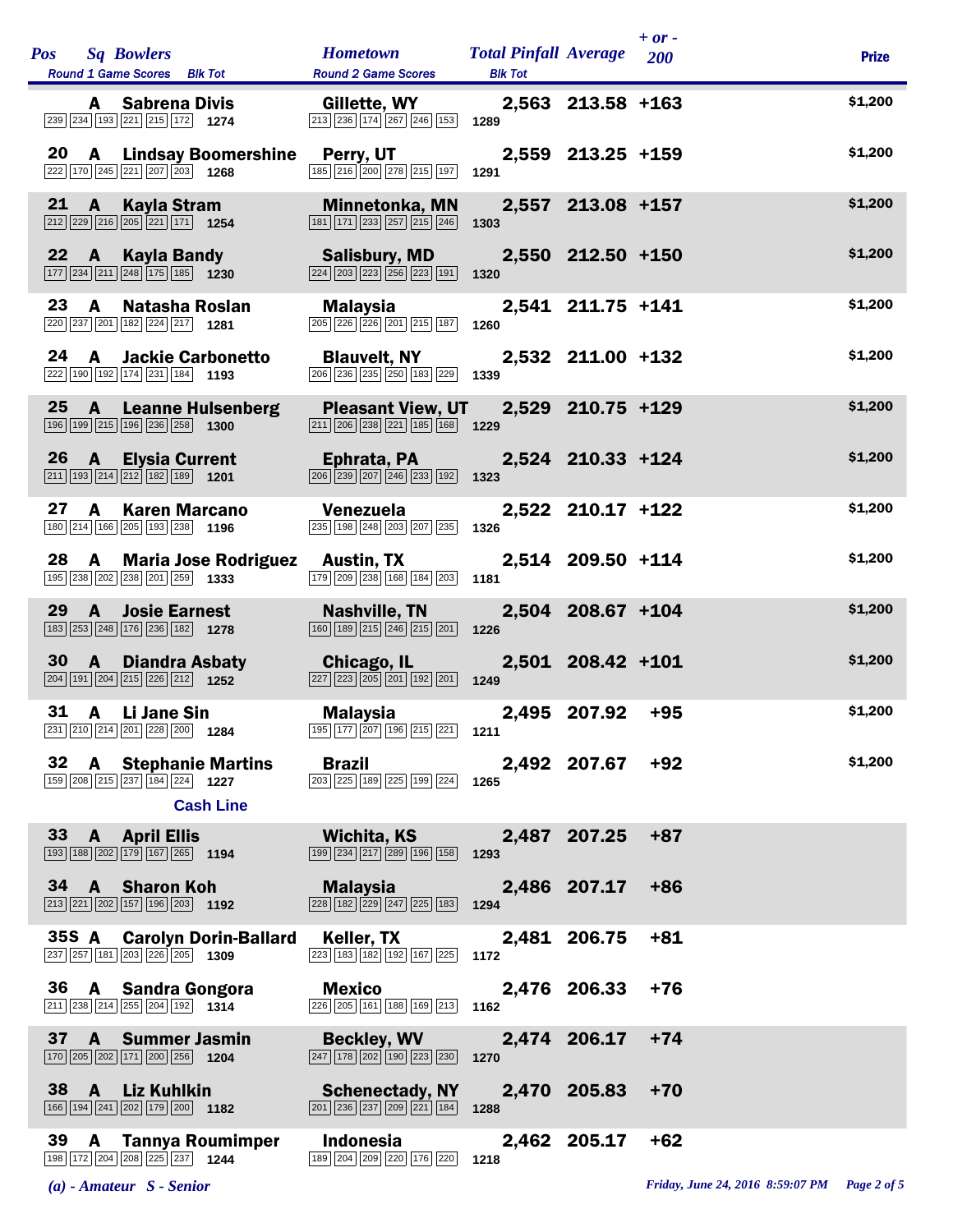|    | Pos Sq Bowlers<br>Round 1 Game Scores Blk Tot                                                                                   | <b>Hometown</b><br><b>Round 2 Game Scores</b>                                                                                        | <b>Total Pinfall Average</b><br><b>Blk Tot</b> |                  | $+ or -$<br>200 | <b>Prize</b> |
|----|---------------------------------------------------------------------------------------------------------------------------------|--------------------------------------------------------------------------------------------------------------------------------------|------------------------------------------------|------------------|-----------------|--------------|
| 40 | A Syazwani Sahar<br>172 186 166 218 200 218 1160                                                                                | Malaysia<br>206 189 206 250 217 233                                                                                                  | 1301                                           | 2,461 205.08     | $+61$           |              |
| 41 | <b>A</b> Ashly Galante<br>201 225 211 212 225 202 1276                                                                          | Palm Harbor, FL<br>199 182 198 213 203 159                                                                                           | 1154                                           | 2,430 202.50     | $+30$           |              |
| 42 | <b>Kristina Wendell</b><br>A<br>$\boxed{190}$ $\boxed{201}$ $\boxed{193}$ $\boxed{185}$ $\boxed{212}$ $\boxed{217}$ <b>1198</b> | Kingston, NY<br>$\boxed{245}$ $\boxed{201}$ $\boxed{177}$ $\boxed{173}$ $\boxed{214}$ $\boxed{218}$                                  | 1228                                           | 2,426 202.17     | $+26$           |              |
| 43 | <b>A</b> Holly Harris<br>177 161 174 237 223 242 1214                                                                           | Wichita, KS<br>211 176 172 237 211 191                                                                                               | 1198                                           | 2,412 201.00     | $+12$           |              |
| 44 | <b>Brandi Calderon</b><br>$\mathbf{A}$<br>224 190 221 223 190 212 1260                                                          | Tempe, AZ<br>$\boxed{201}$ $\boxed{205}$ $\boxed{177}$ $\boxed{220}$ $\boxed{161}$ $\boxed{185}$                                     | 1149                                           | 2,409 200.75     | $+9$            |              |
| 45 | Kayla Johnson<br>A<br>$\boxed{225}$ 190 $\boxed{237}$ $\boxed{227}$ 168 $\boxed{214}$ 1261                                      | Washington, IL<br>$\boxed{206}$ $\boxed{183}$ $\boxed{227}$ $\boxed{200}$ $\boxed{193}$ $\boxed{138}$                                | 1147                                           | 2,408 200.67     | $+8$            |              |
| 46 | $\mathsf{A}$<br><b>Thia Falbo</b><br>199 180 194 219 216 210 1218                                                               | Greensburg, PA<br>$\boxed{190}$ $\boxed{234}$ $\boxed{193}$ $\boxed{185}$ $\boxed{195}$ $\boxed{191}$                                | 1188                                           | 2,406 200.50     | $+6$            |              |
| 47 | <b>Katie Zwiefelhofer</b><br>A<br>196 202 224 182 203 200 1207                                                                  | Racine, WI<br>$\boxed{202}$ $\boxed{247}$ $\boxed{176}$ $\boxed{214}$ $\boxed{197}$ $\boxed{157}$                                    | 1193                                           | 2,400 200.00     | Even            |              |
| 48 | <b>Brandi Branka</b><br>A<br>186 193 213 206 182 200 1180                                                                       | <b>Fairview Hgts, IL</b><br>$\boxed{189}$ $\boxed{214}$ $\boxed{229}$ $\boxed{175}$ $\boxed{196}$ $\boxed{210}$                      | 1213                                           | 2,393 199.42     | $-7$            |              |
| 49 | <b>Jamie Martin</b><br>A<br>218 198 226 204 194 204 1244                                                                        | Omaha, NE<br>$\boxed{174}$ $\boxed{224}$ $\boxed{212}$ $\boxed{175}$ $\boxed{180}$ $\boxed{182}$                                     | 1147                                           | 2,391 199.25     | $-9$            |              |
| 50 | A Samantha Schaden<br>222 216 168 192 206 200 1204                                                                              | <b>Baltimore, MD</b><br>$\boxed{217}$ 190 185 198 193 203                                                                            | 1186                                           | 2,390 199.17     | $-10$           |              |
|    | <b>A</b> Ashley Purkey<br>194 226 254 165 198 200 1237                                                                          | <b>Godfrey, IL</b><br>$\boxed{219}$ $\boxed{202}$ $\boxed{155}$ $\boxed{177}$ $\boxed{223}$ $\boxed{177}$ <b>1153</b>                | 2,390                                          | 199.17           | $-10$           |              |
| 52 | A<br><b>Kaidee Sutphin</b><br>181 176 203 223 227 195 1205                                                                      | <b>Mount Dora, FL</b><br>$\overline{245}$ 174 169 167 224 204 1183                                                                   | 2,388                                          | 199.00           | $-12$           |              |
|    | <b>Mariana Ayala</b><br>53 A<br>$\boxed{222}\boxed{185}\boxed{224}\boxed{200}\boxed{249}\boxed{181}$ 1261                       | Euless, TX 2,386 198.83 -14<br>$\boxed{222}$ 178 166 170 194 195 1125                                                                |                                                |                  |                 |              |
|    | <b>Kim Adler</b><br>54 A<br>$\boxed{215}$ 170 161 217 175 235 1173                                                              | Ojo Caliente, NM 2,384 198.67 -16<br>$\boxed{188}$ $\boxed{217}$ $\boxed{228}$ $\boxed{172}$ $\boxed{202}$ $\boxed{204}$ <b>1211</b> |                                                |                  |                 |              |
|    | <b>Anneli Blomqvist</b><br>A<br>193 169 190 169 244 218 1183                                                                    | <b>Sweden</b><br>203 163 214 182 171 268 1201                                                                                        |                                                | 2,384 198.67 -16 |                 |              |
|    | 56 A Allie Ijams<br>193 235 181 244 181 193 1227                                                                                | Wichita, KS<br>201 238 136 193 201 187                                                                                               | 1156                                           | 2,383 198.58 -17 |                 |              |
|    | 57 A<br><b>Megan Kelly</b><br>$222$ 177 163 216 187 210 1175                                                                    | Dayton, OH<br>$\boxed{216}$ $\boxed{181}$ $\boxed{225}$ $\boxed{193}$ $\boxed{194}$ $\boxed{197}$                                    | 2,381 198.42<br>1206                           |                  | $-19$           |              |
|    | 58 A<br><b>Kristina Rosberg</b><br>209 192 225 175 226 150 1177                                                                 | Ord, NE <b>Security</b> Security<br>239 183 169 215 205 192                                                                          | 1203                                           | 2,380 198.33 -20 |                 |              |
|    | 59 A Jodi Woessner<br>201 212 224 174 183 236 1230                                                                              | Oregon, OH<br>182 188 186 185 175 218 1134                                                                                           |                                                | 2,364 197.00     | $-36$           |              |
|    | 60 A Jes Lesagonicz<br>$\overline{269}$ 188 144 215 181 217 1214                                                                | Atlanta, GA 2,360 196.67 -40<br>214 177 193 203 160 199                                                                              | 1146                                           |                  |                 |              |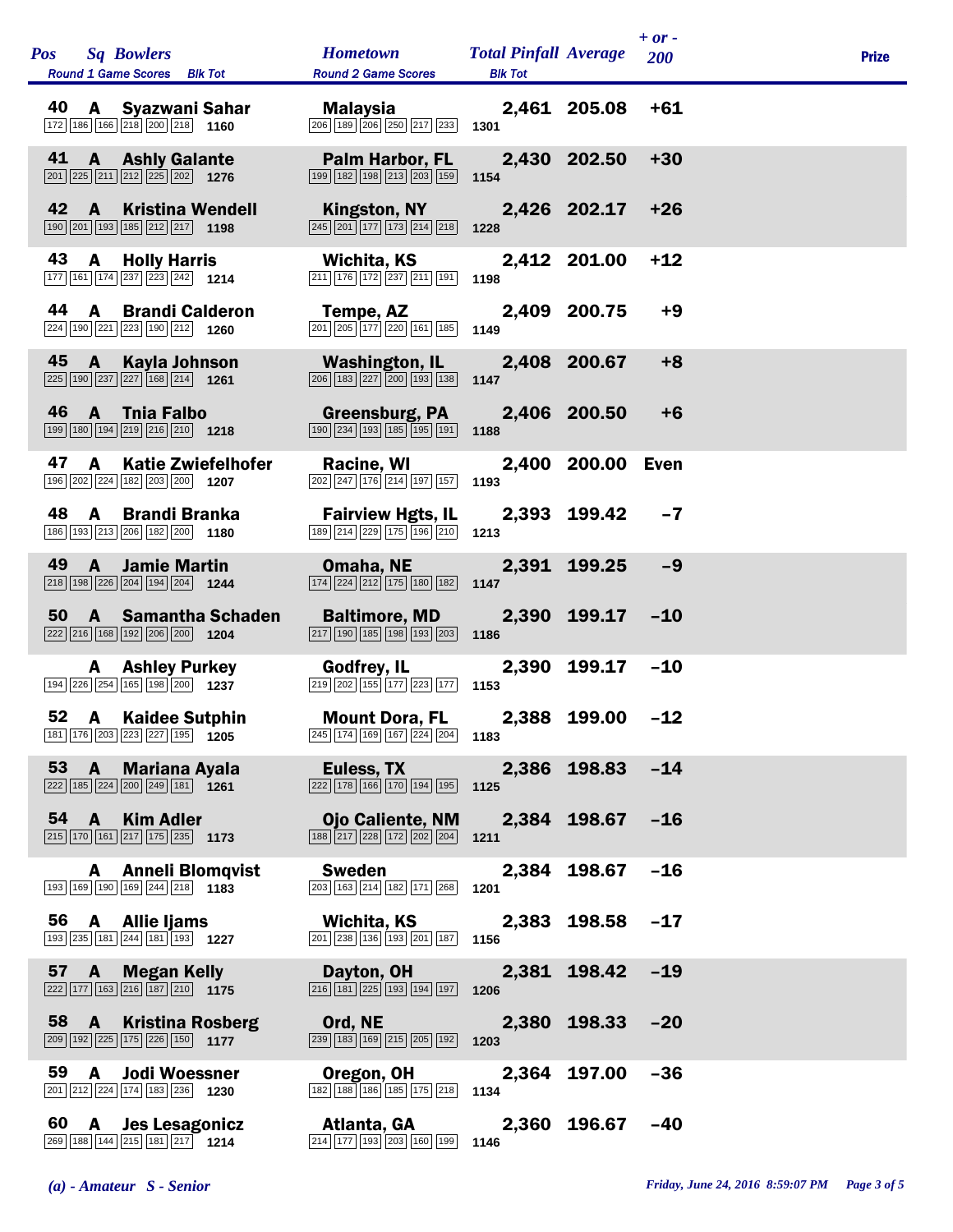|       |              | Pos Sq Bowlers<br>Round 1 Game Scores Blk Tot                                                                                                            | <b>Hometown Total Pinfall Average</b><br><b>Round 2 Game Scores</b>                                                                      |                   |                   | $+ or -$<br><b>200</b> | <b>Prize</b> |
|-------|--------------|----------------------------------------------------------------------------------------------------------------------------------------------------------|------------------------------------------------------------------------------------------------------------------------------------------|-------------------|-------------------|------------------------|--------------|
|       | 61 A         | Nora Lyana Norkamal Malaysia 2,355 196.25 -45<br>$\boxed{188}\boxed{212}\boxed{211}\boxed{204}\boxed{215}\boxed{161}$ 1191                               | $\boxed{211}$ $\boxed{198}$ $\boxed{138}$ $\boxed{205}$ $\boxed{170}$ $\boxed{242}$ <b>1164</b>                                          | <b>Blk Tot</b>    |                   |                        |              |
|       |              | 62 A Kerry Smith<br>$\boxed{156}$ $\boxed{190}$ $\boxed{237}$ $\boxed{198}$ $\boxed{170}$ $\boxed{197}$ <b>1148</b>                                      | New Holland, PA  2,331  194.25  -69<br>179 169 169 237 212 217                                                                           | 1183              |                   |                        |              |
| 63    |              | <b>A</b> Ashley Rucker<br>$\boxed{200}$ 157 164 237 219 202 1179                                                                                         | <b>Bartlesville, OK 2,323 193.58</b><br>156 234 213 174 179 188 1144                                                                     |                   |                   | $-77$                  |              |
|       |              | 64 A Andrea Behr<br>189 194 228 193 188 205 1197                                                                                                         | Kettering, OH<br>$\boxed{190}$ $\boxed{217}$ $\boxed{204}$ $\boxed{165}$ $\boxed{157}$ $\boxed{192}$ <b>1125</b>                         |                   | 2,322 193.50 -78  |                        |              |
|       | 65 A         | <b>Elise Bolton</b><br>160 173 183 203 218 235 1172                                                                                                      | Merritt Island, FL 2,306 192.17 -94<br>$\boxed{178}$ $\boxed{185}$ $\boxed{176}$ $\boxed{202}$ $\boxed{206}$ $\boxed{187}$ <b>1134</b>   |                   |                   |                        |              |
|       | 66 A         | <b>Natalie Goodman</b><br>201 169 171 211 210 165 1127                                                                                                   | O'Fallon, IL 2,303 191.92 -97<br>$\overline{236}$ 196 152 214 189 189 189 1176                                                           |                   |                   |                        |              |
| 67    | <b>A</b>     | <b>Esther Cheah</b><br>176 195 193 198 194 195 1151                                                                                                      | Malaysia<br>$\boxed{160}$ $\boxed{195}$ $\boxed{228}$ $\boxed{168}$ $\boxed{181}$ $\boxed{210}$ <b>1142</b>                              | 2,293 191.08 -107 |                   |                        |              |
| 68    | A            | <b>Natalie Cortese</b><br>169 185 213 197 257 178 1199                                                                                                   | Hoffman Estates, IL 2,288 190.67 -112<br>$\boxed{203}$ $\boxed{211}$ $\boxed{156}$ $\boxed{183}$ $\boxed{147}$ $\boxed{189}$ <b>1089</b> |                   |                   |                        |              |
|       |              | 69 A Anggie Ramirez-Perea Austin, TX 2,277 189.75 -123<br>166 208 138 222 219 203 1156                                                                   | $\boxed{206}$ $\boxed{208}$ 169 169 167 202 1121                                                                                         |                   |                   |                        |              |
|       |              | 70 A Crystal Resop Schofield, WI 2,271 189.25 -129<br>$\boxed{193}$ $\boxed{179}$ $\boxed{191}$ $\boxed{181}$ $\boxed{182}$ $\boxed{178}$ $\boxed{1104}$ | $\boxed{182}$ $\boxed{187}$ $\boxed{221}$ $\boxed{208}$ $\boxed{175}$ $\boxed{194}$ <b>1167</b>                                          |                   |                   |                        |              |
| 71    |              | A Linda Walbaum<br>206 171 208 219 201 201 1206                                                                                                          | Brighton, CO<br>174 222 158 176 199 131 1060                                                                                             |                   | 2,266 188.83 -134 |                        |              |
| 72    | $\mathsf{A}$ | <b>Rachael Gittings</b><br>223 166 185 173 166 170 1083                                                                                                  | Glen Allen, VA<br>$\boxed{199}$ $\boxed{194}$ $\boxed{210}$ $\boxed{204}$ $\boxed{194}$ $\boxed{180}$ <b>1181</b>                        |                   | 2,264 188.67 -136 |                        |              |
|       | 73 A         | <b>Missy Parkin</b><br>178 187 179 189 184 236 1153                                                                                                      | Laguna Hills, CA  2,258 188.17 -142<br>198 199 191 185 183 149 1105                                                                      |                   |                   |                        |              |
|       |              | 74 A Samantha Kelly<br>$\boxed{154}$ $\boxed{159}$ $\boxed{216}$ $\boxed{200}$ $\boxed{158}$ $\boxed{175}$ <b>1062</b>                                   | Waukesha, WI 2,250 187.50 -150<br>$\boxed{210}$ $\boxed{189}$ $\boxed{195}$ $\boxed{176}$ $\boxed{246}$ $\boxed{172}$ <b>1188</b>        |                   |                   |                        |              |
|       |              | 75S A Debbie Ayers<br>188 215 137 190 159 234 1123                                                                                                       | La Mesa, CA<br>$\boxed{191}$ $\boxed{157}$ $\boxed{168}$ $\boxed{205}$ $\boxed{175}$ $\boxed{222}$ 1118                                  |                   | 2,241 186.75 -159 |                        |              |
|       | 76 A         | <b>Kimi Davidson</b><br>184 192 196 195 182 167 1116                                                                                                     | Irving, TX<br>$\boxed{159}$ $\boxed{199}$ $\boxed{176}$ $\boxed{178}$ $\boxed{193}$ $\boxed{205}$ 1110                                   |                   | 2,226 185.50 -174 |                        |              |
|       | 77 A         | <b>Rochelle Hansen</b><br>152 211 194 170 197 201 125                                                                                                    | La Vista, NE <b>Alian Caracciones</b><br>$\boxed{209}$ $\boxed{174}$ $\boxed{168}$ $\boxed{181}$ $\boxed{202}$ $\boxed{147}$ <b>1081</b> |                   | 2,206 183.83 -194 |                        |              |
|       |              | 78 A Kerrie Watson<br>168 169 158 185 206 170 1056                                                                                                       | <b>Canada Canada</b><br>$\boxed{205}$ 151 170 213 213 167 1119                                                                           |                   | 2,175 181.25 -225 |                        |              |
|       |              | <b>A</b> Brittany Himmelreich<br>178 183 163 174 233 164 1095                                                                                            | Cressona, PA<br>$\boxed{200}$ $\boxed{168}$ $\boxed{210}$ $\boxed{193}$ $\boxed{174}$ $\boxed{135}$                                      | 1080              | 2,175 181.25 -225 |                        |              |
| 80S A |              | Tish Johnson<br>178 173 157 223 148 196 1075                                                                                                             | Colorado Springs, CO 2,171 180.92 -229<br>160 183 178 174 201 200 1096                                                                   |                   |                   |                        |              |
|       | 81 A         | <b>Julie Oczepek</b><br>185 149 158 239 192 202 1125                                                                                                     | Saginaw, MI<br>$\boxed{215}$ 160 178 141 178 152 1024                                                                                    |                   | 2,149 179.08 -251 |                        |              |